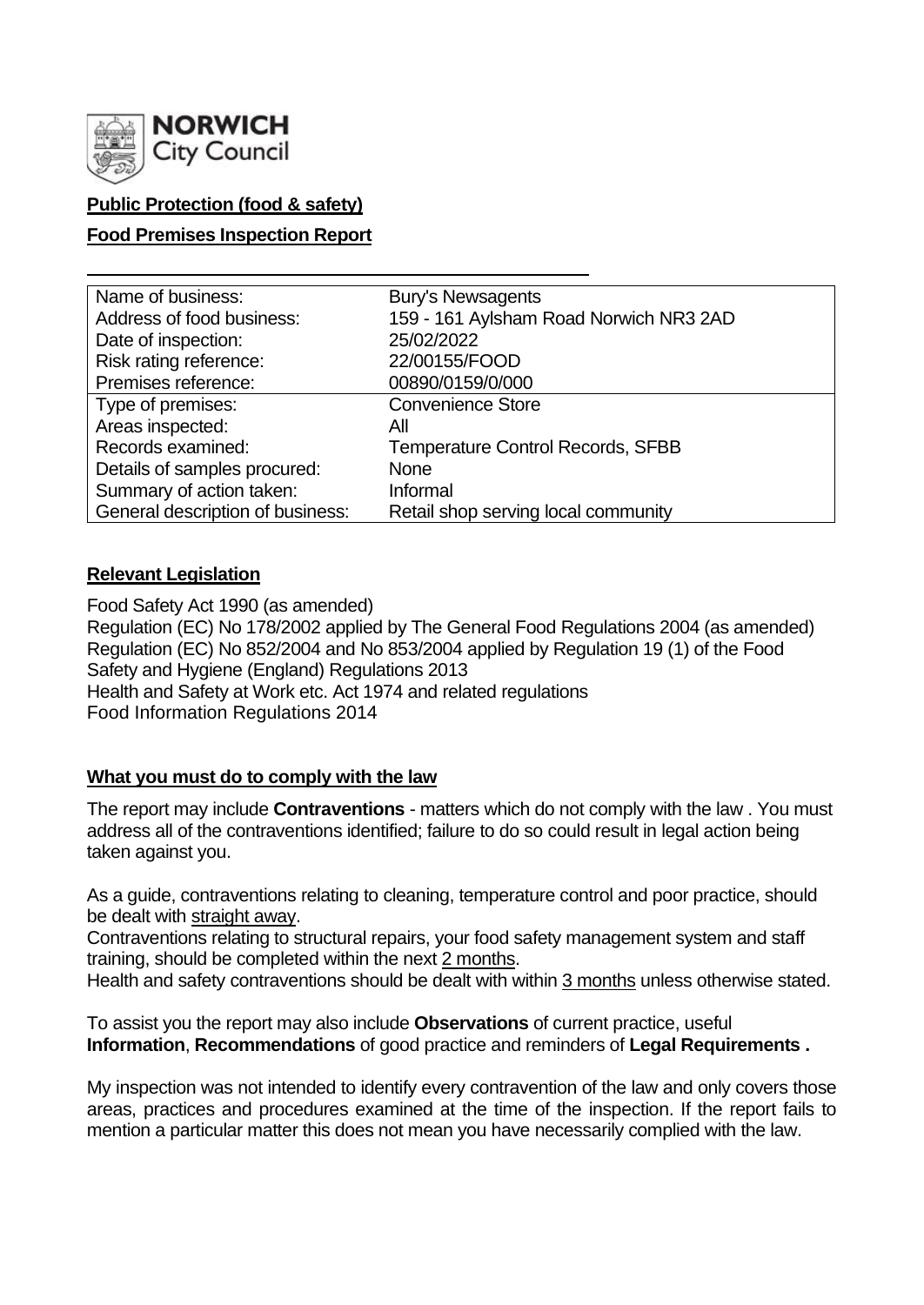# **FOOD SAFETY**

#### **How we calculate your Food Hygiene Rating:**

The food safety section has been divided into the three areas which you are scored against for the hygiene rating: 1. food hygiene and safety procedures, 2. structural requirements and 3. confidence in management/control procedures. Each section begins with a summary of what was observed and the score you have been given. Details of how these scores combine to produce your overall food hygiene rating are shown in the table.

| <b>Compliance Area</b>                     |          |    |           | <b>You Score</b> |                |    |           |    |                 |  |
|--------------------------------------------|----------|----|-----------|------------------|----------------|----|-----------|----|-----------------|--|
| Food Hygiene and Safety                    |          |    |           | $\overline{0}$   | 5              | 10 | 15        | 20 | 25              |  |
| <b>Structure and Cleaning</b>              |          |    |           | $\Omega$         | 5.             | 10 | 15        | 20 | 25              |  |
| Confidence in management & control systems |          |    |           | $\Omega$         | 5.             | 10 | 15        | 20 | 30 <sub>1</sub> |  |
| <b>Your Total score</b>                    | $0 - 15$ | 20 | $25 - 30$ |                  | $35 - 40$      |    | $45 - 50$ |    | > 50            |  |
| <b>Your Worst score</b>                    | 5        | 10 | 10        |                  | 15             |    | 20        |    | $\blacksquare$  |  |
| <b>Your Rating is</b>                      | 5        | 4  |           | 3                | $\overline{2}$ |    |           |    | $\overline{0}$  |  |

Your Food Hygiene Rating is 3 - a generally satisfactory standard

# **1. Food Hygiene and Safety**

Food hygiene standards are high. You demonstrated a very good standard of compliance with legal requirements. You have safe food handling practices and procedures and all the necessary control measures to prevent cross-contamination are in place. Some minor contraventions require your attention. **(Score 5)**

000300

#### Hand-washing

**Contravention** The following indicated that hand-washing was not suitably managed:

• there was no hot water to the wash hand basin. You informed me this due to a fault with the boiler in an upstairs flat and that it will be fixed shortly and that a plumber had attended to the faulty water supply

**Information** I was pleased to note that a new dedicated hot water boiler has now been installed above the wash hand basin in staff WC lobby area.

# **2. Structure and Cleaning**

The structure facilities and standard of cleaning and maintenance are of a generally satisfactory standard but there are some repairs and/or improvements which are required in order for you to comply with the law. Pest control and waste disposal provisions are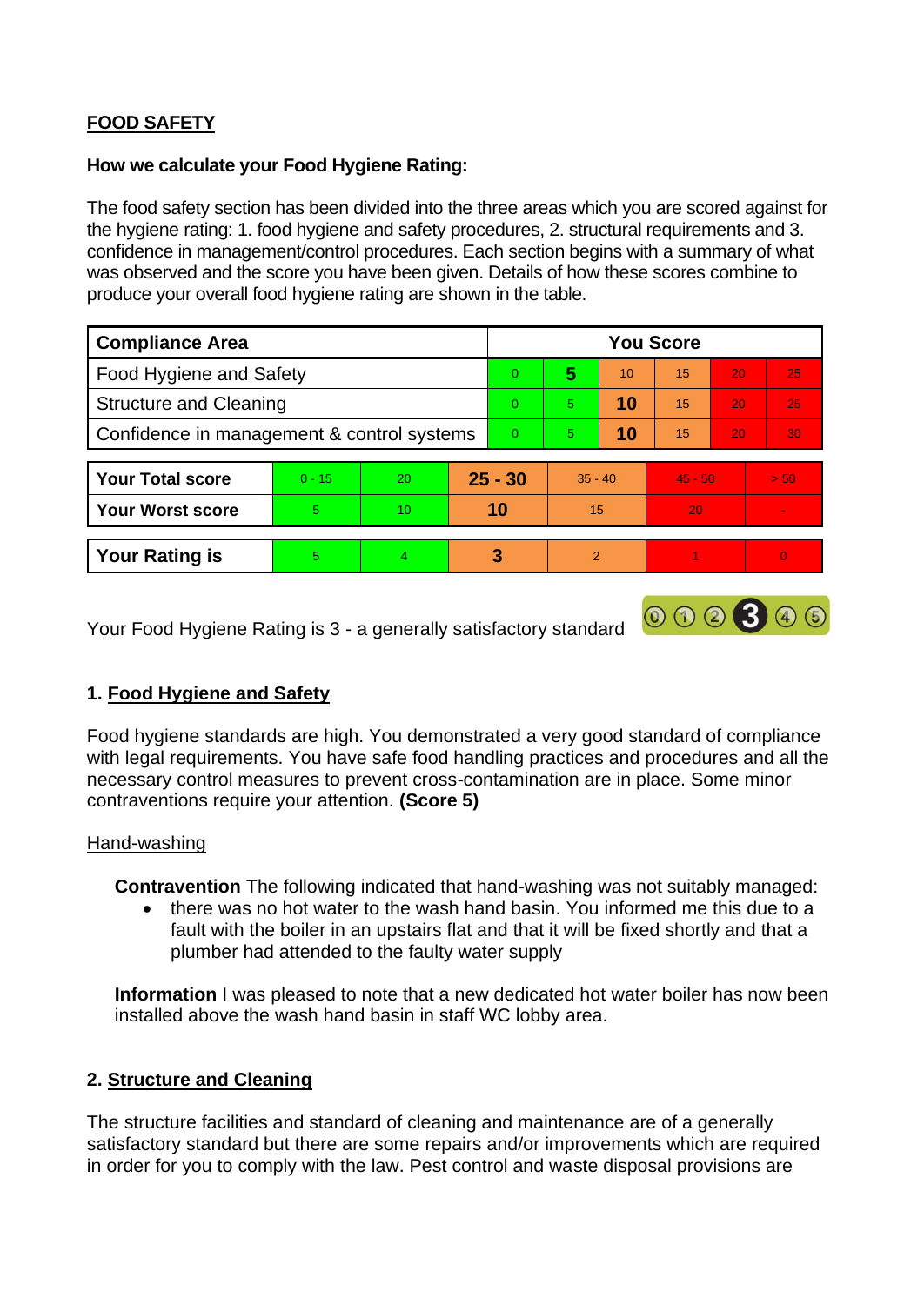adequate. The contraventions require your attention; although not critical to food safety they may become so if not addressed. **(Score 10)**

### Cleaning of Structure

**Contravention** The following items were dirty and require more frequent and thorough cleaning:

- floor/wall junctions
- high level cleaning
- ceiling

**Contravention** The following items could not be effectively cleaned and must be covered or made non-absorbent:

- walls
- unsealed wooden structures
- chipped dented wooden architrave
- door

### **Maintenance**

**Contravention** The following had not been suitably maintained and must be repaired or replaced:

- wall surfaces
- floor surfaces
- worn and / or peeling paint
- blown plaster work in WC lobby area

# Pest Control

**Contravention** Pest proofing is inadequate particularly in the following areas:

- no fly screens to open window used as ventilation in WC lobby area
- hole in the internal wall cladding where an extractor/vent was previously fitted

**Observation** I was pleased to note that you have repaired the extractor vent to prevent access by pests.

# **3. Confidence in Management**

There are generally satisfactory food safety controls in place although there is evidence of some non-compliance with the law. All the significant food hazards are understood and controls are in place. Your records are appropriate and generally maintained but some deficiencies were identified. You have a satisfactory track record. The contraventions require your attention; although not critical to food safety they may become so if not addressed. **(Score 10)**